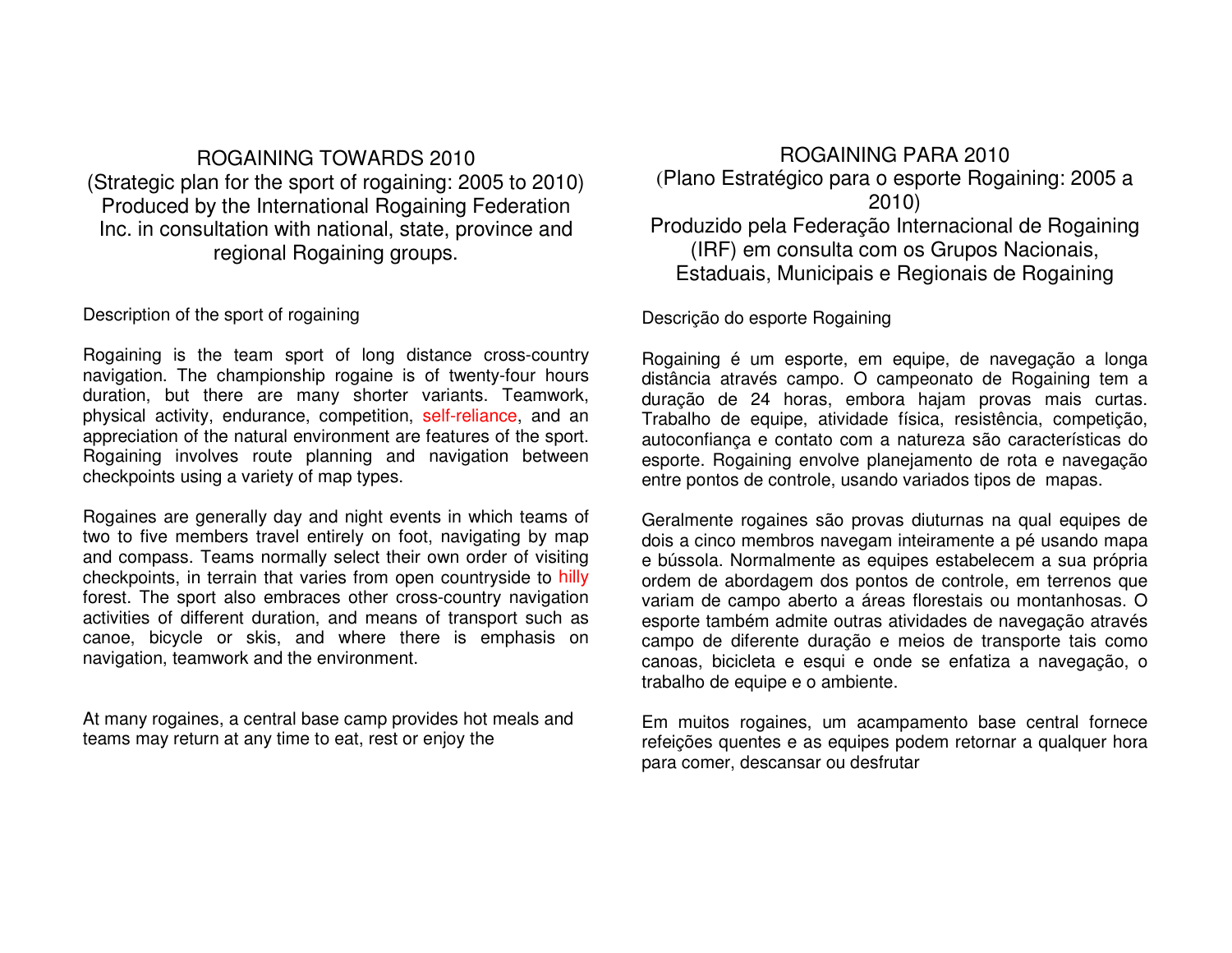fellowship. Teams travel at their own pace, and anyone from children to grandparents can experience the personal satisfaction that

comes from cross-country navigation at one's own level of competition.

A. The mission of the International Rogaining Federation is to provide the opportunity for ROGAINING in as many parts of the world as practicable.

B. We will pursue our mission by:

• Expanding Rogaining to new regions and countries, and within existing areas.

- Increasing participation at both elite and recreational levels.
- Raising the quality of all rogaines, especially international championships.
- Promoting and developing high-quality World Rogaining Championships.
- Developing and growing sustainable Rogaining associations.

The benefits we offer as <sup>a</sup> sport (our value proposition) Rogaining provides:

- a relatively inexpensive, wholesome 1-2 day outdoor activity

- easy access under safe conditions to bushwalking areas in various parts of the

World.

- access for Rogaining to some areas not easily accessible to the general public

- communal awareness of the need to care for the natural environment

de momentos de camaradagem. As equipes percorrem em seu próprio ritmo <sup>e</sup> qualquer um, de crianças <sup>a</sup> idosos, podem experimentar <sup>a</sup> satisfação pessoal advinda da navegação através campo, dentro de seu próprio nível de competição.

A. A missão da Federação Internacional de Rogaining (IRF) é oportunizar <sup>a</sup> prática do Rogaining em tantas partes do mundo quanto for possível.

B. A missão é perseguida:

- Expandindo Rogaining <sup>a</sup> novas regiões <sup>e</sup> países <sup>e</sup> dentro das áreas já existentes;

- Aumentando <sup>a</sup> participação de atletas, tanto nos níveis elite quanto nos níveis recreacionais;

- Incrementando <sup>a</sup> qualidade de todos os rogaines, especialmente os campeonatos internacionais.

- Promovendo <sup>e</sup> desenvolvendo campeonatos mundiais de Rogaining de alta qualidade.

- Desenvolvendo <sup>e</sup> incrementando associações sustentáveis de Rogaining.

Os benefícios que <sup>o</sup> Rogaining oferece como um esporte ( nossa proposição de valor):

- Uma atividade externa de 1 ou 2 dias de duração, relativamente barata;

- fácil acesso, com segurança, <sup>a</sup> áreas de caminhada de variadas partes do mundo;

- acesso <sup>a</sup> áreas não tão facilmente acessíveis ao público em geral;

- consciência comum da necessidade de cuidar do meio ambiente;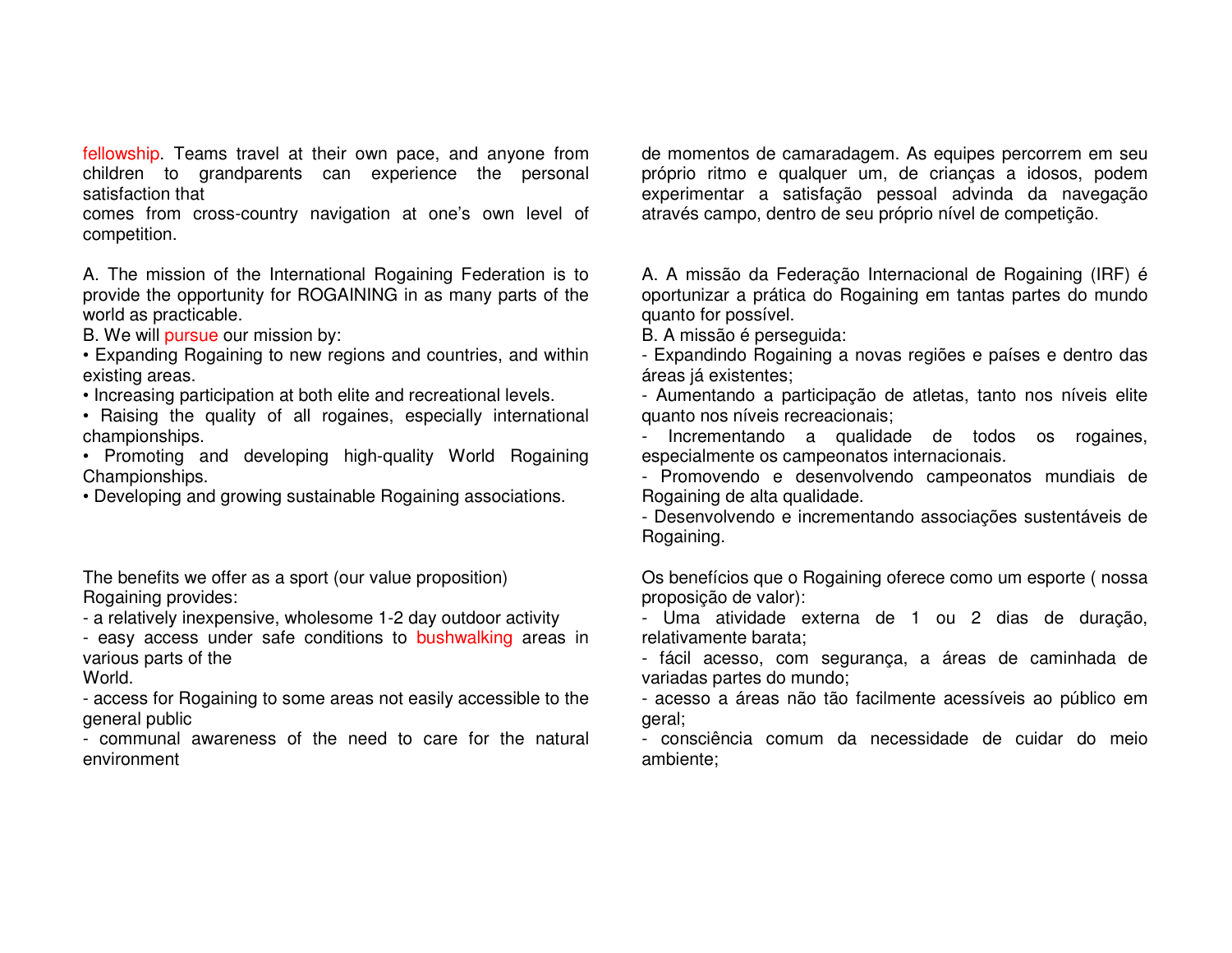- physical exercise for individuals leading to <sup>a</sup> more healthy community

- development of teamwork skills, and cross country navigation skills

- development of self-reliance and leadership skills in outdoor settings

- elite cross-country navigation competition.

#### We want Rogaining to be your outlet

for physical and mental team activity in the

natural environment. We want Rogaining to provide new challenges including the

opportunity to enhance your navigational skills. Our Rogaining associations and events can become your passport to global rogaining.

Our values: Every participant knows if and when they have competed fairly, and honour comes from competing well and within the spirit and law of the sport.

#### C. Strategic platform

The sport appeals to <sup>a</sup> wide range of members, by providing quality Rogaining events that are organized through <sup>a</sup> structure of associations and that rely upon financial resources. This strategic plan for international Rogaining is built on these four major components: members, Rogaining events, Rogaining associations, and financial resources.

# C1. Members

Four overlapping member groups can be recognized who are important to the sport:

- exercício físico que leva os indivíduos <sup>a</sup> uma comunidade mais saudável;

- desenvolvimento das habilidades de trabalho em equipe <sup>e</sup> de navegação através campo;

- desenvolvimento da autoconfiança <sup>e</sup> liderança em situações externas;

- competição de navegação de campo categoria elite

Nós queremos que <sup>o</sup> Rogaining seja uma saída para prática de atividades físicas e mentais, em equipe, no ambiente natural. Nós queremos, ainda, que <sup>o</sup> Rogaining forneça novos desafios incluindo <sup>a</sup> oportunidade de intensificar habilidades de navegação. Nossas associações <sup>e</sup> eventos podem se tornar <sup>o</sup> passaporte para rogaines mundiais.

Nossos valores: Cada participante saber se <sup>e</sup> quando competiu de forma justa, entendendo que <sup>a</sup> honra vem de competir bem <sup>e</sup> dentro do espírito <sup>e</sup> das regras do esporte.

# C. Plataforma Estratégica

O esporte conquista uma larga gama de sócios ao prover eventos de qualidade organizados através da estrutura de associações <sup>e</sup> que dependem de recursos financeiros. Este plano estratégico para <sup>o</sup> Rogaining Internacional é baseado em quatro pilares principais: **os sócios, os eventos, as associações <sup>e</sup> os recursos financeiros.**

# C1. Sócios

Quatro grupos de sócios, importantes para <sup>o</sup> esporte, podem ser identificados: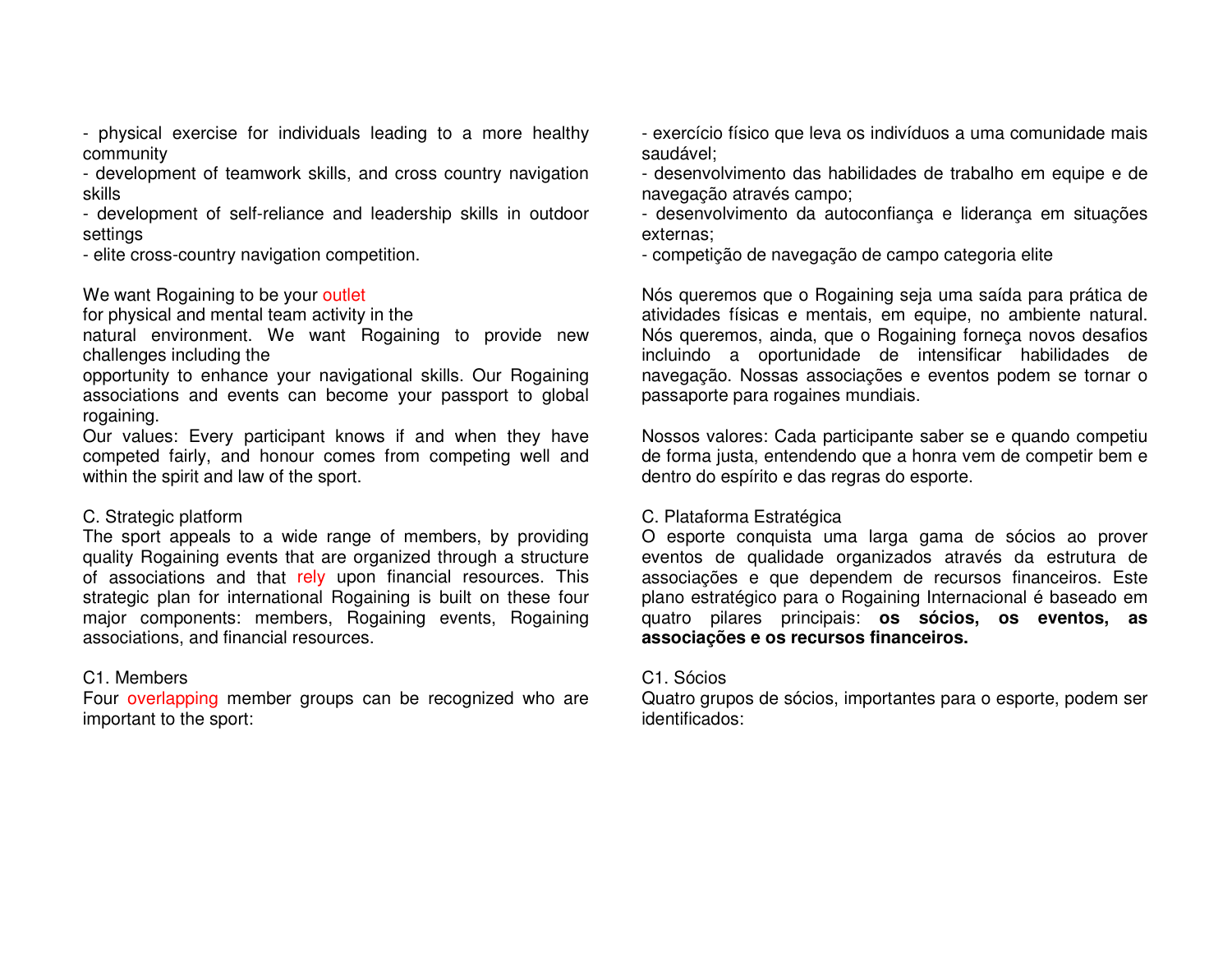Participants are our raison d'etre. They are core to our success, and make up the bulk of rogainers by number. Participants in a rogaine come from diverse backgrounds and include hikers, bushwalkers, runners, orienteers, adventure racers, ecochallengers, search and rescue personnel, outdoor groups, Scouting personnel, school teams, hunters, military teams, police and fire department teams, local landowners, friends and family.

Elite competitors are those who aspire to win Rogaining championships. This group may be small in number compared to the participant group, but their presence adds credibility to each Rogaining championship and sets and extends the standards of achievement in the sport. This group also drives the expectations for

professionally run events with top quality courses and org a niz atio n.

Volunteer organizers of Rogaining events and the associations are essential for maintenance of the sport, organizing activities, and leading the associations.

Legacy-leavers include innovators who take the sport to new levels, founders of the sport in various regions, and founders of associations. These members supplement the organizers' group by providing a long-term perspective, and lead changes within the sport that contribute to growth, relevance and excitement.

#### Some goals:

- Attract more participants [by: greater community awareness of ro g ainin g].

Os <u>participantes</u> são nossa razão de ser. Eles são o cerne para o nosso sucesso e fazem aumentar o número de praticantes. Os praticantes vêm de diversos segmentos e incluem hikers, corredores, orie ntadores, c orredoresdeaventura, ecochallengers, pessoal de busca e salvamento, grupos de atividades externas, escoteiros, equipes escolares, caçadores, equipes de militares, bombeiros e policiais, proprietários locais de terra, amigos e famílias. Os <u>competidores de elite</u> são aqueles que aspiram vencer os campeonatos. Este grupo é pequeno em efetivo se comparado ao grupo de participantes, mas sua presença dá credibilidade a cada campeonato definindo e aumentando os padrões de excelência no esporte. Este grupo gera a expectativa de realização de eventos de alta qualidade e organizados.

Os organizadores voluntários e os dirigentes são fundamentais para a manutenção do esporte, a organização de atividades e a condução das associações.

Os pioneiros são os inovadores que levam o esporte a novos níveis, fundadores do esporte em várias regiões e fundadores de associações. Estes sócios compõem os grupos de organizadores ao prover uma perspectiva a longo prazo e promover mudanças dentro do esporte que contribuem para o crescimento, relevância e entusiasmo.

#### Algumas metas:

- Atrair mais participantes (pela maior consciência da comunidade de Rogaining)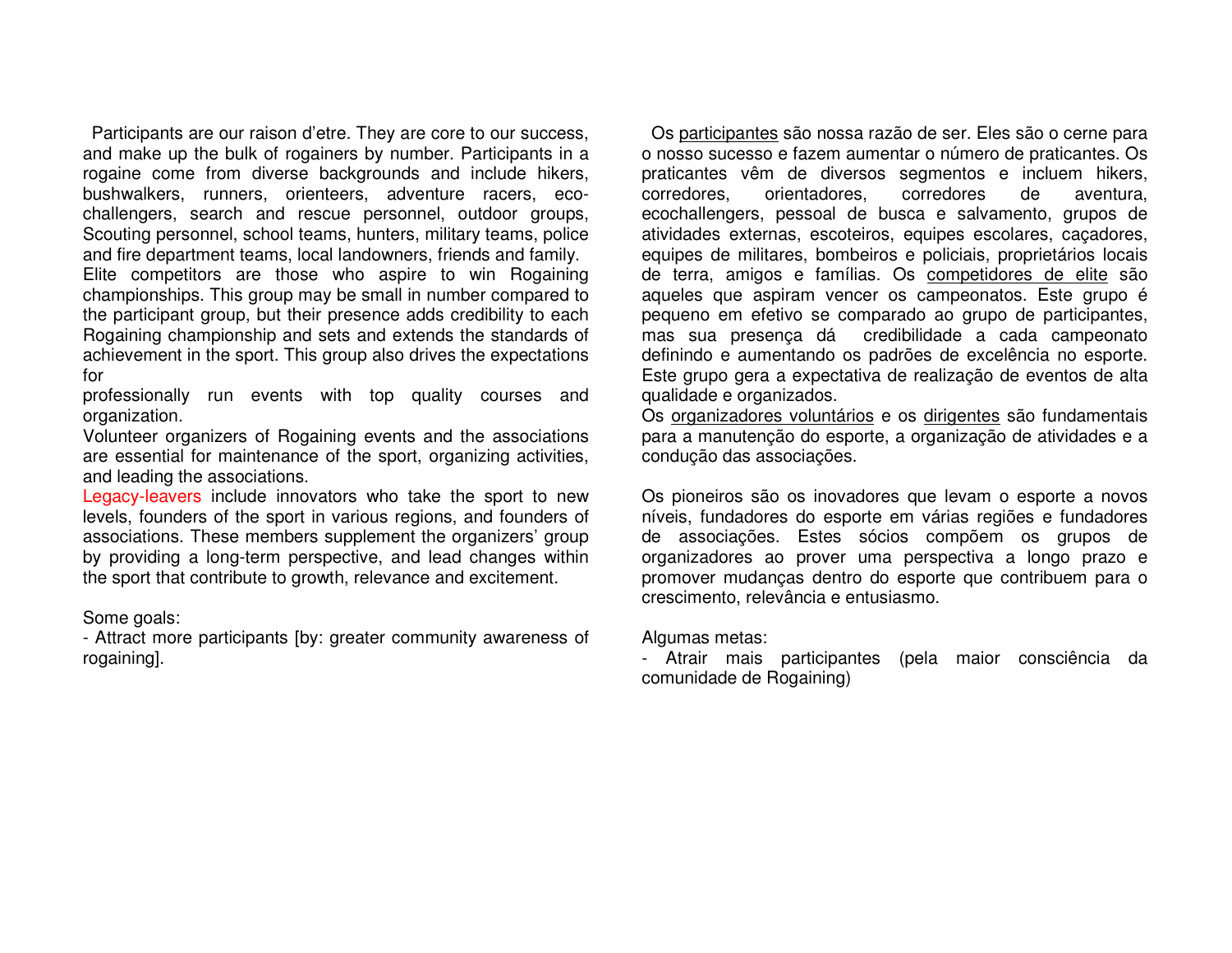- Retain participants at subsequent rogaines [by: a friendly event atmosphere and the opportunity for self-improvement using Rogaining publications, online resources and practice courses].

- Attract elite competitors especially at major Rogaining championships [by: recognition of their achievements, quality events, fair competition, challenging courses].

- Achieve greater representation of nationalities at major international Rogaining championships [by: confidence in the style of events, uniform rules, greater global community awareness of rogaining].

- Use volunteers' time effectively [by: seeking efficiencies in all our processes, sharing advancements on a global scale, re-using courses, encouraging new deas].

- Recognize volunteers and legacy-leavers [formally and informally].

- Foster a culture that encourages risk-taking with new developments in the sport [by: encouraging a willingness to innovate and accepting that not all new ideas will succeed].

- Provide support for those who develop new Rogaining associations [by: providing information, providing access to financial support, encouraging public support, providing administrative and other resources internationally, minimizing duplication of effort in different countries, recognizing successes].

C2. Rog aining events

The sport is built on the foundation that Rogaining events should embody:

- interesting country side in which to ro g aine

- Manter os participantes após os campeonatos (através de um clima amigável e pela oportunidade de auto-aperfeiçoamento, seja através de publicações especializadas, recursos on-line e cursos práticos)

- Atrair competidores de elite na maioria dos campeonatos (por reconhecimento de seus méritos, através da realização de eventos de qualidade, competições adequadas e percursos desafiadores)

- Alcançar expressiva representação de nacionalidades na maioria dos campeonatos (pela credibilidade na qualidade dos eventos, re gra sp adronizadas, m aior consciência da comunidade mundial de Rogaining)

- Usar eficientemente o tempo dos voluntários (através da eficiência em todos os nossos processos, compartilhando avanços em escala global, repetindo os cursos, incentivando novas idéias).

- Disting uir vvoluntários e pioneiros s (formalmente e informalmente)

- Incentivar uma cultura que encoraje correr o risco com os novos conceitos no esporte (estimulando o espírito a inovar e aceitar que nem todas as idéias serão bem sucedidas).

- Fornecer suporte para aqueles que desenvolverem novas associações de Rogaining (provendo informações, acesso a apoio financeiro, incentivando o apoio público, provendo internacionalmente re cursosadministrativos e outros, minimizando duplicação de esforços em diferentes países, reconhecendo sucessos).

C2. Eventos de Rogaining

O esporte está alicerçado em eventos que devem conter:

- áreas interessantes para as provas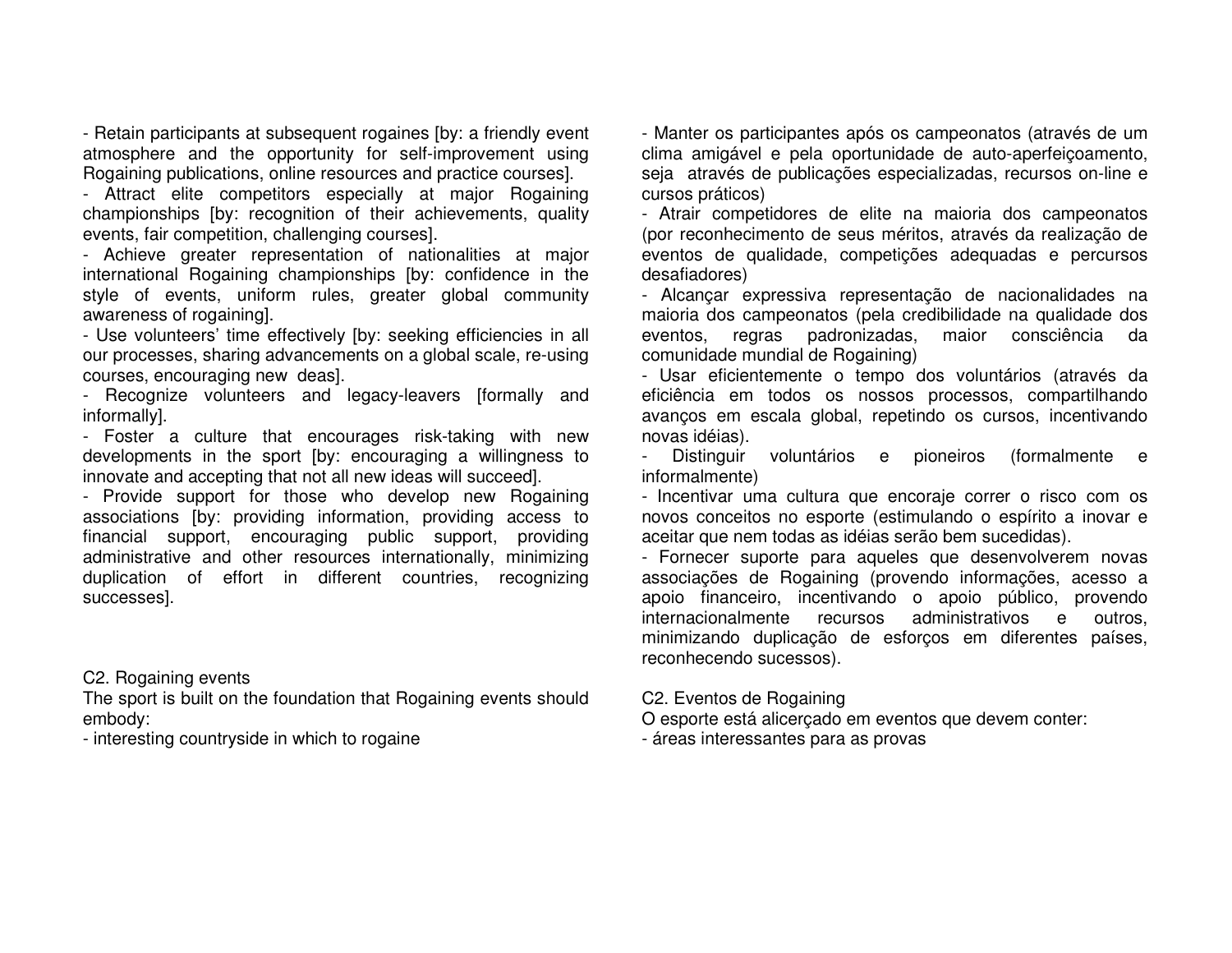- accurate, fair and challenging courses
- friendly hash house atmosphere, and
- excellent administration and presentation of events.

The overall quality of each Rogaining event affects the level of participation by members, the attraction of the sport to elite competitors, the willingness of volunteers to be involved, the financial viability, the access to external funding support, and the level of community support for rogaining.

Land access is critical to every Rogaining country and to every Rogaining event. Land access is very much a community and environment issue. For the sport to be sustainable (i.e. operating in today's environment without jeopardizing the future of the sport), it must safeguard its relationships with its local communities and with the natural environment. Rogaining areas used in the past have been lost to the sport as land uses have changed. Other areas will come under increasing development pressure. Rogaining associations need to be able to take a long term view (years or decades) in planning their land access.

#### Some goals:

- Provide consistently high quality events [by: regular review, preserving and building on the four key elements of successful rogaines, making available written and on-line resources about the sport for organizers and participants, providing financial and other assistance, and billeting to key international Rogaining organizers to encourage their attendance at major international ro g ain e s].

- Offer fair and consistent competition [by: maintaining and promulgating uniform Rogaining Rules and Practices, i.e. the

- Pistas desafiadoras, razoáveis e precisas,
- clima amigável; e
- Excelente administração e promoção dos eventos.

A qualidade geral de cada evento de rogaine afeta diretamente a participação dos membros, a participação de competidores de elite, o desenvolvimento do espírito de voluntariado, a viabilidade financeira, o acesso a fundos de apoio externos e o nível de apoio comunitário.

As áreas utilizadas para os eventos de rogaine é um aspecto crítico, devido à preocupação ambiental da comunidade. Para que o esporte seja sustentável, (por exemplo, atuar no ambiente presente sem por em risco o futuro do esporte), ele deve salvaguardar seu relacionamento com a comunidade local e com o meio ambiente. Áreas usadas no passado deixaram de ser usadas enquanto outras mudaram. Outras áreas virão sob crescente pressão do desenvolvimento. As associações precisam ser capazes de ter uma visão de profundidade (anos ou décadas) no planejamento das áreas a serem utilizadas.

#### Alguns objetivos:

- Promover eventos de alta qualidade (através da revisão regular preservando e baseando-se nos quatro elementos de sucesso, tornando disponível recursos escritos ou on-line sobre o esporte para organizadores e participantes, fornecendo assistência financeira e notificando os organizadores-chave internacionais no sentido de encorajá-los a prestar assistência na maioria dos camp eonatos internacionais)

 Oferecer comp etiç õesapro pria daseconsistentes(estabelecendo e mantendo regras uniformes e práticas, isto é,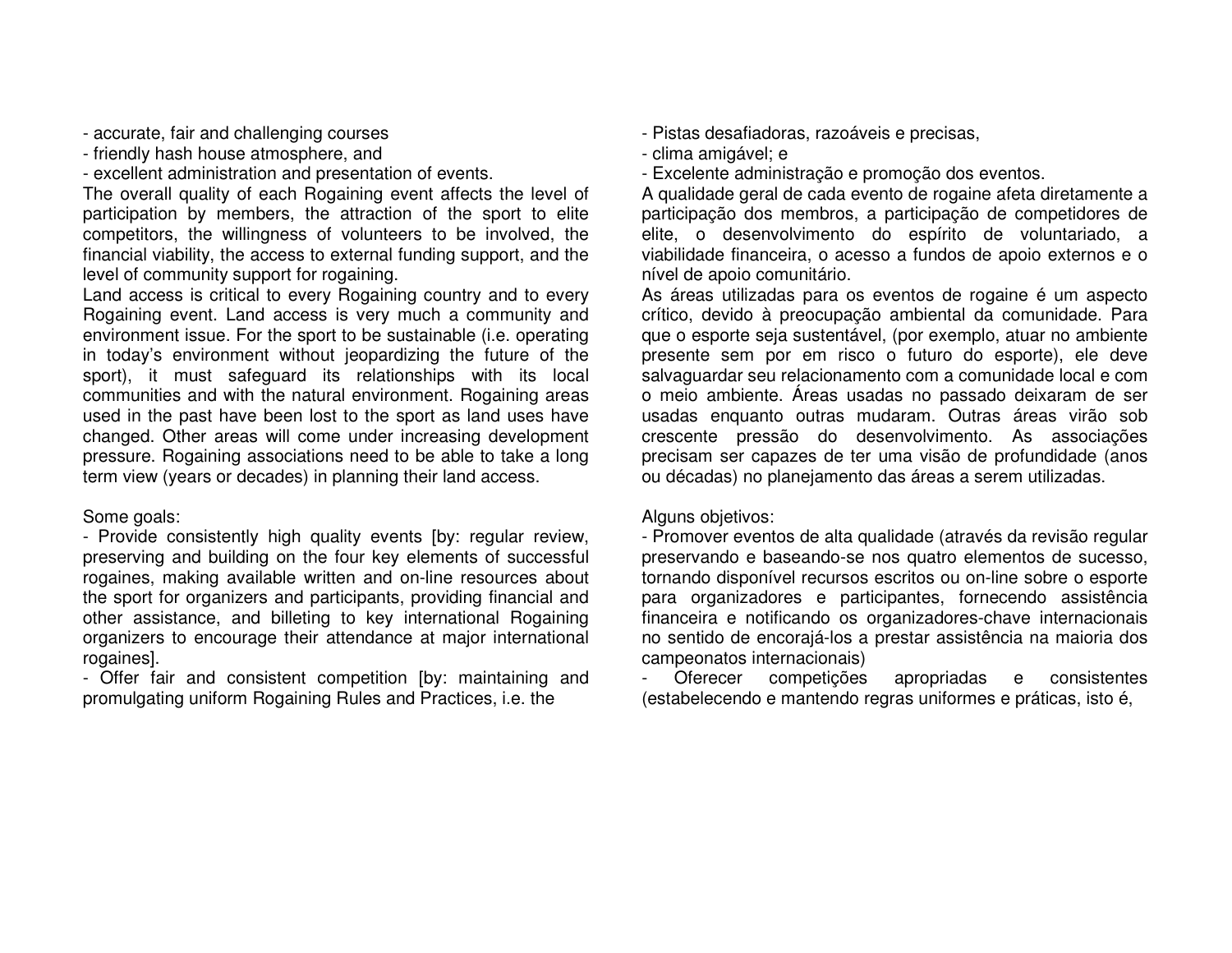Rogaining Code, so that events held in different parts of the world foster similar culture, ideals and practices, and provide fair competition]. - Increase the number of countries organizing rogaines, especially 24-hour rogaines [by: wider recognition of the sport through international rogaining

championships, supporting new organizers].

- Increase the number of rogaines being organized in existing Rogaining countries [by: building volunteer resources and access to land, streamlining organizational requirements].

- Increase the number of regional Rogaining centres within existing Rogaining countries, i.e. develop organizational bases outside capital cities [by: discussing models for growth, and implementing these].

- Increase participation in existing rogaines [by: discussing various models for

Rogaining event size, reusing courses].

- Increase community awareness and support for Rogaining [by: communicating with the community, providing publicity to local and major media].

- Take a proactive role in encouraging members to respect the natural environment especially where rogaines are held [by: leading by example, newsletters, instructions and messages to participants].

- Provide a clear message to the land owners (government and private) that rogainers respect their land [by: continuing observation of the relevant rules and standards, emphasising this respect in communications with land owners, emphasising this respect and its importance in communications with participants, developing strategies to ensure that Rogaining courses are left in better condition than they are found

Manual de Rogaining), de tal maneira que os eventos realizados em diferentes partes do mundo adotem uma cultura, ideais e práticas similares e promovam competições adequadas) – Aumentar o número de países organizadores de rogaines , especialmente com a duração de 24 horas ( pelo amplo reconhecimento do esporte através de campeonatos internacionais, apoiando novos organizadores).

- Aumentar o número de competições em países onde o esporte já seja praticado (motivando voluntários e áreas de prática, otimizando requisitos organizacionais)

- Aumentando a participação de centros regionais dentro de países onde seja praticado, isto é desenvolvendo bases organizacionais fora das capitais (através da discussão e implementação de modelos de crescimento)

- Aumentando a participação nos rogaines existentes ( discutindo vários modelos para os tamanhos dos eventos, reutilização das pistas)

- Estimular o espírito comunitário para apoio ao Rogaining ( estreitando ligações com a comunidade, fazendo publicidade local e na maioria das mídias)

- Ter um papel pro-ativo encorajando os membros a respeitar o meio ambiente especialmente onde rogaines são realizados ( conduzindo pelo exemplo, newsletter, instruções e mensagens aos participantes).

- Dando uma clara mensagem aos proprietários de terra (públicas e privadas ) que os participantes respeitarão suas terras (pela continua observação de regras relevantes e padrões, enfatizando este respeito nas comunicações com os proprietários de terras, enfatizando este respeito e essa importância nas comunicações com os participantes, desenvolvendo estratégias para assegurar que os trajetos utilizados são deixados em melhores condições do foram encontrados).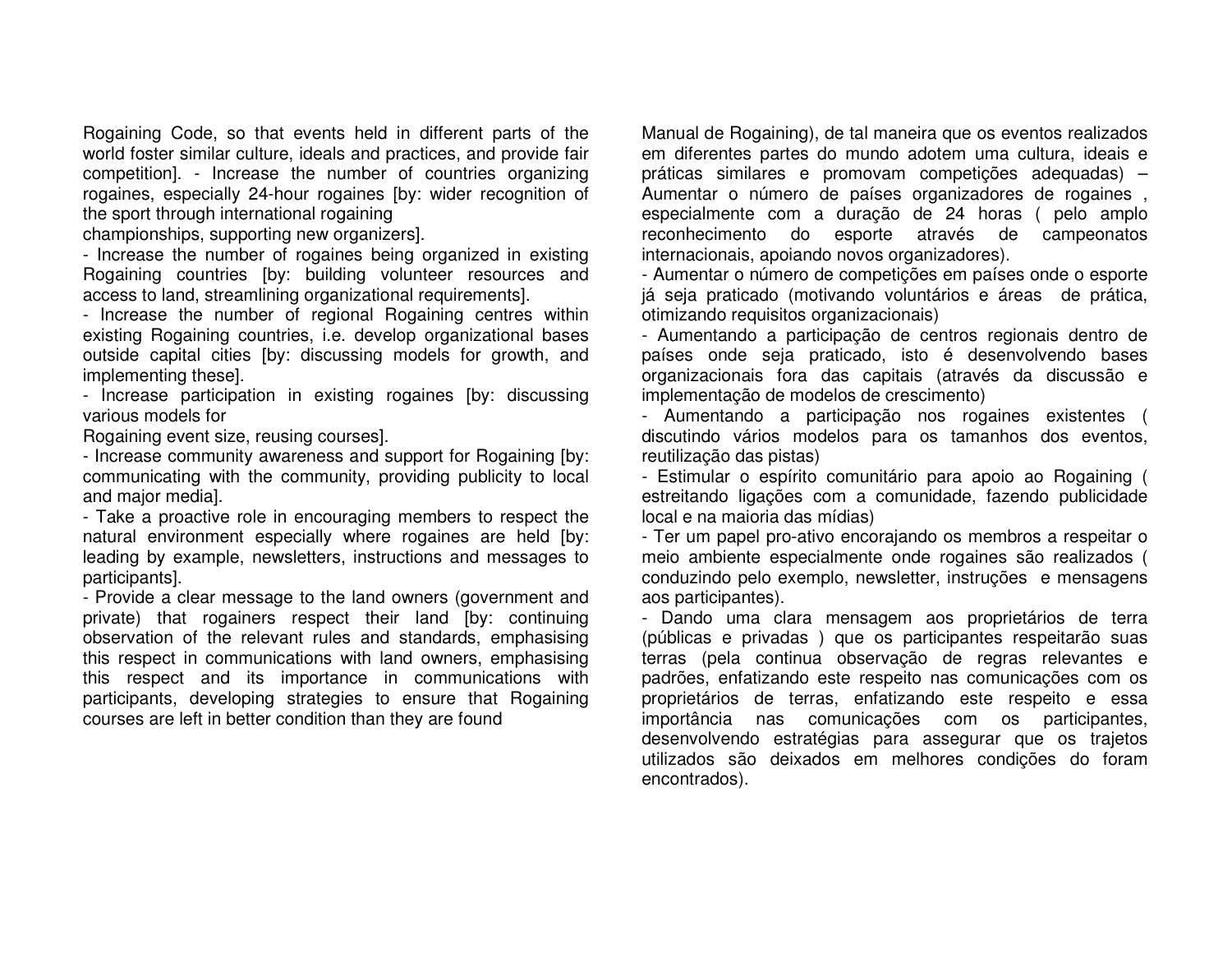promoting and publicizing these strategies – e.g. making aspects of la n d c are a fe ature of e v e nts].

- Monitor land access issues globally [by: developing a strategy to retain and increase the land accessible to the sport].

### C3. Rogaining associations

Rogaining associations provide the framework for membership, co-ordination, communication, history, learning, training, volunteering, and representation.

They are not-for-profit entities operating under legal systems that vary somewhat between nations. Sustainable Rogaining associations can survive changes of leadership, changes in community and legal environments and changes in member preferences by constantly monitoring each of these factors and adapting accordingly. Good governance is expected of all associations.

Some goals:

- Develop sustainable Rogaining associations [by: providing successful case histories of how new associations formed, and incentives to impro ve].

- Monitor and upgrade communication to members [by: newsletters, books, websites, IRF meetings and informal connections].

- Have strong volunteer support base [by: identifying, attracting, training, mentoring, rotating and retaining capable leaders, by: regular succession planning].

- Develop learning processes to spread the benefits of new ideas throughout the sport [by: active communication networks within s p ort].

Promovendo e publicando essas estratégias (por exemplo tornando os aspectos de cuidado com o terreno uma característica dos eventos)

- Tornar conhecido globalmente o acesso ao terreno ( desenvolvendo uma estratégia para reter e aumentar os locais acessíveis ao esporte

# C3. Associações de Rogaine

Fornecem o quadro de trabalho para membros, coordenação, comunicação, história, aprendizado, treinamento, voluntariado e repre sentaç ão.

Elas são entidades sem fins lucrativos operando subsistemas legais que variam de alguma forma entre nações. Associações sustentáveis podem sobreviver a mudanças de liderança, comunitárias, variações legais e mudanças nas preferências dos membros pelo constante monitoramento de cada um desses fatores e adaptações adequadas.Uma boa gestão é esperada de to dasassociaç ões.

Algumas metas:

- Desenvolver associações sustentáveis (fornecendo estórias de casos bem sucedidos de como novas associações se formaram e incentivando a melhorar.)

- Monitorar e melhorar comunicação com membros ( newsletters, livros, internet, encontros e ligações informais)

- Ter apoio de uma base sólida de voluntários (identificando, atraindo, treinando, orientando, alternando e mantendo líderes capazes mediante um planejamento de sucessão regular)

- Desenvolver processos de aprendizagem para difundir os benefícios de novas idéias através do esporte (rede de comunicação ativa dentro do esporte).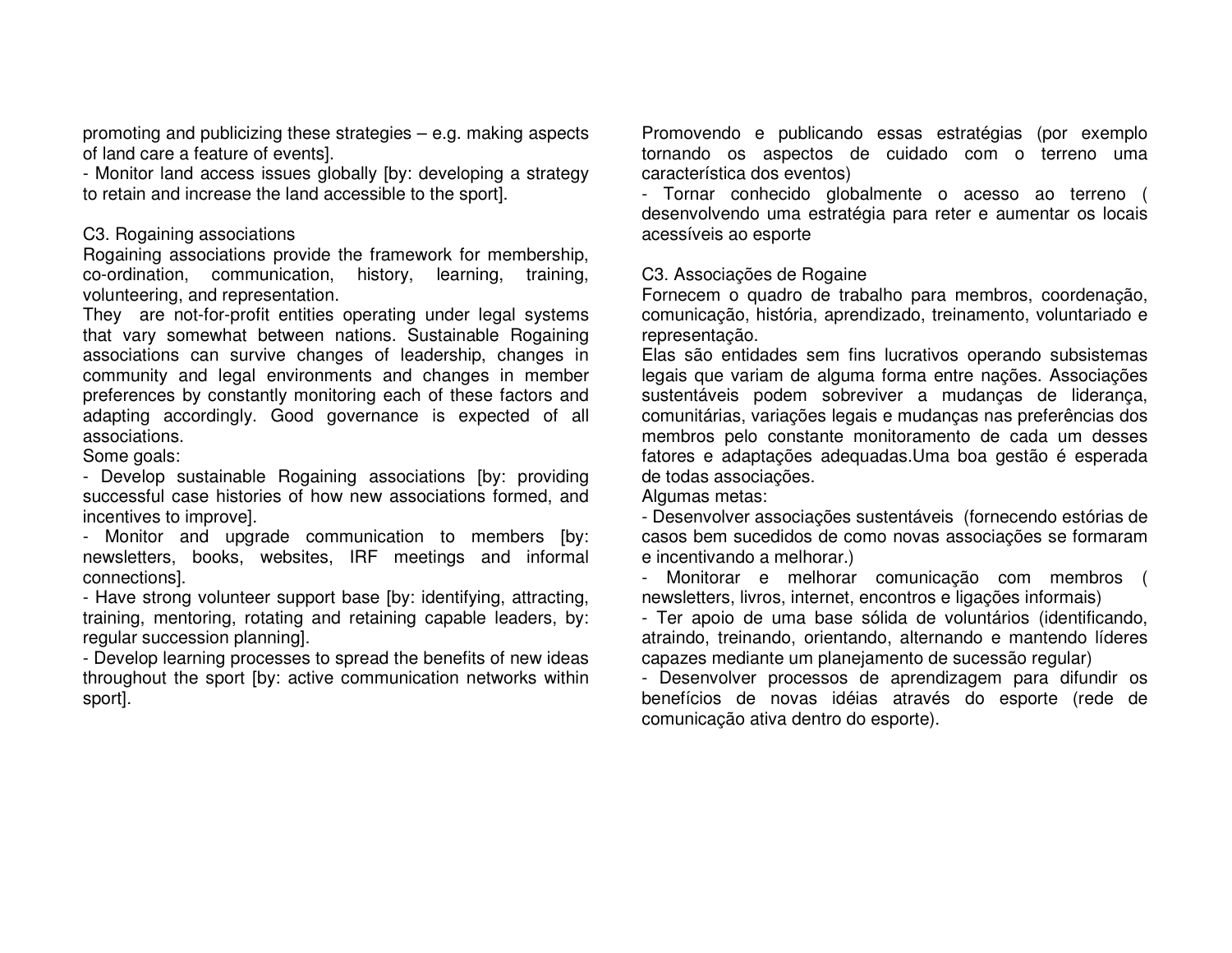- Maintain active co-operation and dialogue between groups responsible for different delivery models for Rogaining events [by: the IRF and national associations offering an inclusive approach covering rogaines run by formal not-for-profit associations, commercial Rogaining style activities, and local informal rogaines such as within a school].

For the Intern ational Rog aining Federation In c.:

- Aim for 100 percent compliance with incorporation obligations.

- Define, communicate and revisit its IRF Executive roles and responsibilities annually.

- Address the Strategic Plan on an annual cycle, revise the strategic plan every 3-5 years.

- Recognize and preserve those aspects of Rogaining that confer lasting advantage, including the name, logo, website, history of events in Australia and other countries, World Rogaining Championships, publications, and reputation within the community.

# C4. Financial resources

The sport relies on financial resources to deliver events for its members and for promotion and growth of Rogaining globally. The sport has a responsibility to ensure that its funds are used legally, wisely and effectively. Sources of funding include:

- donors and granting agencies
- members' event fees
- members' capitatio n fe es
- g overnment gra nts

- Manter ativa cooperação e diálogo entre grupos responsáveis por diferentes modelos de realização de eventos de Rogaining ( pela IRF e associações nacionais, oferecendo uma cobertura exclusiva e aproximada dos eventos, através de associações sem fins lucrativos, através das atividades de Rogaining com fins comerciais e rogaines informais, tais como os realizados em escolas)

Para a Federação Internacional de Rogaining:

- Ter como objetivo 100% de comprometimento com as obrigações da Federação,

- Definir, <sup>c</sup> omunicar e re ver as regra sexecutivasdaFederaç ãoeresponsabilidades, anualmente,

- Estabelecer um plano estratégico em ciclo anual e revisá-lo a cada 3 ou 5 anos

- Reconhecer e preservar os aspectos do Rogaining que lhe conferem uma vantagem duradoura, incluindo o nome, logotipo, site na internet, história dos eventos na Austrália e outros países, campeonatos mundiais, publicações e reputação dentro da comunidade.

C4. Recursos Financeiros

O esporte depende de recursos financeiros para promover eventos para seus membros e para promoção e crescimento do Rogaining em escala global. O esporte tem a responsabilidade de assegurar que seus fundos sejam usados de forma legal e, criteriosa. As fontes de recurso incluem:

- as doações e agências subventoras,
- as taxas de inscrição nos eventos,
- os valores cobrados dos associados,
- o apoio governamental.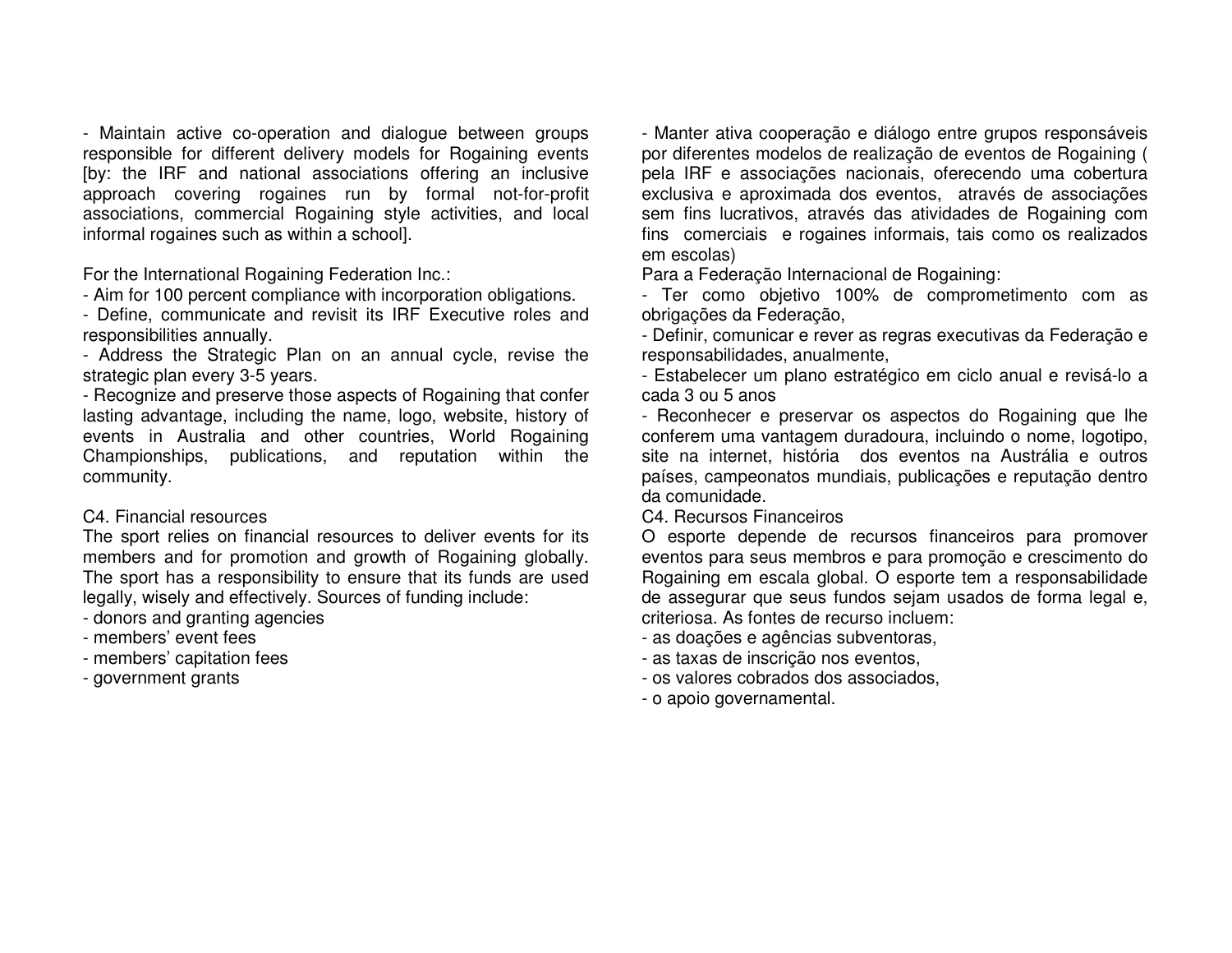- co-funding of initiatives with various rogaining, and other, associations.

Some goals:

- Link the budget process directly to the Strategic Plan for Rogaining.

- Provide excellent reporting and transparency on financial activities.

- Achieve an appropriate balance between event fees, capitation fees, and other fund sources [by: consulting with Members].

- Ensure grants lead to strengthening of the sport [by: seeking alignment with the operational mission (in Part B), delivering on conditions attached to

grants].

- Use funds held by Rogaining associations effectively [by: reviewing use of longer-term funds in each annual budget process].

# D. Programs

Choice of annual programs To be decided on an annual basis for the International Rogaining Federation, and for individual Rogaining associations and Rogaining nations.

# Appendix

# Our history

The concept of Rogaining as <sup>a</sup> sport in its own right originated in Australia and traces its origin to the first public twenty-four hour event in 1972 and the first rogaine in 1976, both run by Surrey Thomas Rovers. However, twenty-four hour walks

- co-participação de iniciativas com outras entidades de Rogaining ou não

Algumas metas:

- Associar o processo orçamentário diretamente ao Plano Estratégico estabelecido

- Demonstrar completa transparência nas atividades financeiras

- Estabelecer um adequado equilíbrio financeiro entre as diversas fontes de recursos. (através da consulta aos associados)

- Garantir o uso dos recursos financeiros para fortalecimento do esporte ( buscando <sup>o</sup> alinhamento com <sup>a</sup> missão operacional – na parte B )

- Usar os fundos das associações adequadamente (pela revisão do uso dos fundos de longo prazo no processo orçamentário anual)

# D. Programas

Escolha de um programa comum <sup>a</sup> ser usado como base pela Federação Internacional, associações individuais <sup>e</sup> nacionais.

# Apêndice

# Nossa história

O conceito de Rogaining como esporte em si nasceu na Austrália e tem sua origem no primeiro evento público de 24 horas, em 1972, <sup>e</sup> no primeiro rogaine em 1976, ambos conduzidos por Surrey Thomas Rovers. Porém, as caminhadas de 24 horas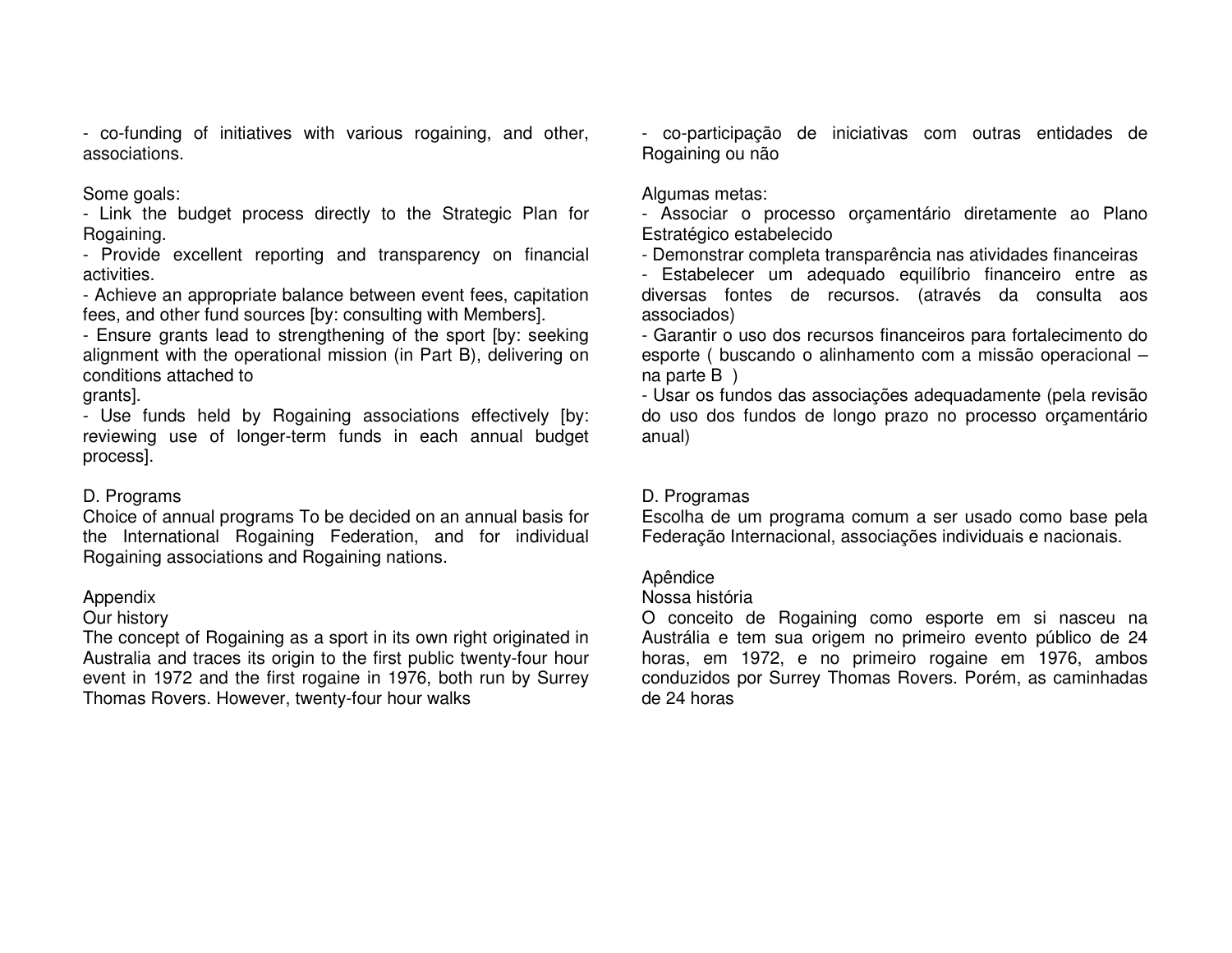were organized by the Melbourne University Mountaineering Club as early as 1947, and by Canterbury University in New Zealand from 1967. Twenty-four hour score events were run by Adelaide University Mountaineering Club as early as 1963. The Victorian Rogaining Association was formed in May 1976, and operated through a series of strategic alliances with Scouting, university, and orienteering organizations to co-host rogaines. The Australian Rogaining Association was formed in February 1979, and now acts as co-ordinating body for state and territory Rogaining associations within Australia.

The International Rogaining Federation was formed in 1989 to promote Rogaining and provide direction for the sport internationally. The International Rogaining **Federation** incorporated and adopted a formal constitution in 2000. Rogaining has spread from Australia to Canada (1986), USA (1989), New Zealand (1991), Czech Republic (1997), Sweden (1998), Ireland (1998), Russia (1998), Estonia (1999), Japan (2002), Latvia (2002), South Africa (2003), Lithuania (2003), Ukraine (2004), Israel (2005), Brazil (2006) and Germany (2006). At least eight of these countries have run 24-hour rogaines.

The World Rogaining Championships are the premier international Rogaining championships and are currently held each two years. World Rogaining Championships have been held in Australia (1992, 1996), Canada (1998), New Zealand (2000), Czech Republic (2002), USA (2004) and Australia (2006). Up to seven hundred competitors from thirty countries attend World Rogaining Championships. The three other major international championships are the Australian Rogaining Championships (27th ARC in 2006), North

Foram organizadas pelo clube de montanhismo da Universidade de Melbourne no começo de 1947, e pela Universidade Canterbury na Nova Zelândia em 1967. Eventos de 24 horas foram realizados clube de montanhismo da Universidade de Adelaide no começo de 1963. A Associação Vitoriana de Rogaine foi formada em maio de 1976 e operou através de uma série de alianças estratégicas com a Universidade Scouting e orientando organizações para co-hospedar rogaines. A Associação Australiana de Rogaining foi fundada em fevereiro de 1979 e agora atua como elemento coordenador para as associações no território Australiano.

A Federação Internacional foi formada em 1989 para promover o Rog aining ee fornecer diretivasp araoesp orteinternacionalmente. A Federação Internacional incorporou e adotou uma constituição formal em 2000. O esporte se espalhou da Austrália ao Canadá (1986), EUA (1989), Nova Zelândia (1991), República Tcheca (1997), Suécia (1998), Irlanda (1998), Rússia (19 98), E stônia (19 99), J ap ão (2 002), L atvia (2 002) África do Sul (2003), Lituânia (2003), Ucrânia (2004), Israel (2005), Brasil (2006) e Alemanha (2006). Pelo menos oito dentre esses países realizam rogaines de 24 horas.

Os campeonatos mundiais, que atualmente ocorrem a cada dois anos, foram realizados na Austrália (1992,1996), Canadá (1998), Nova Zelândia (2000), República Tcheca (2002), EUA (2004) e Austrália (2006). Mais de 700 competidores de 30 países participaram do campeonato mundial. Os três outros maiores campeonatos internacionais são o Campeonato Australiano de Rogaining (27º ARC - 2006),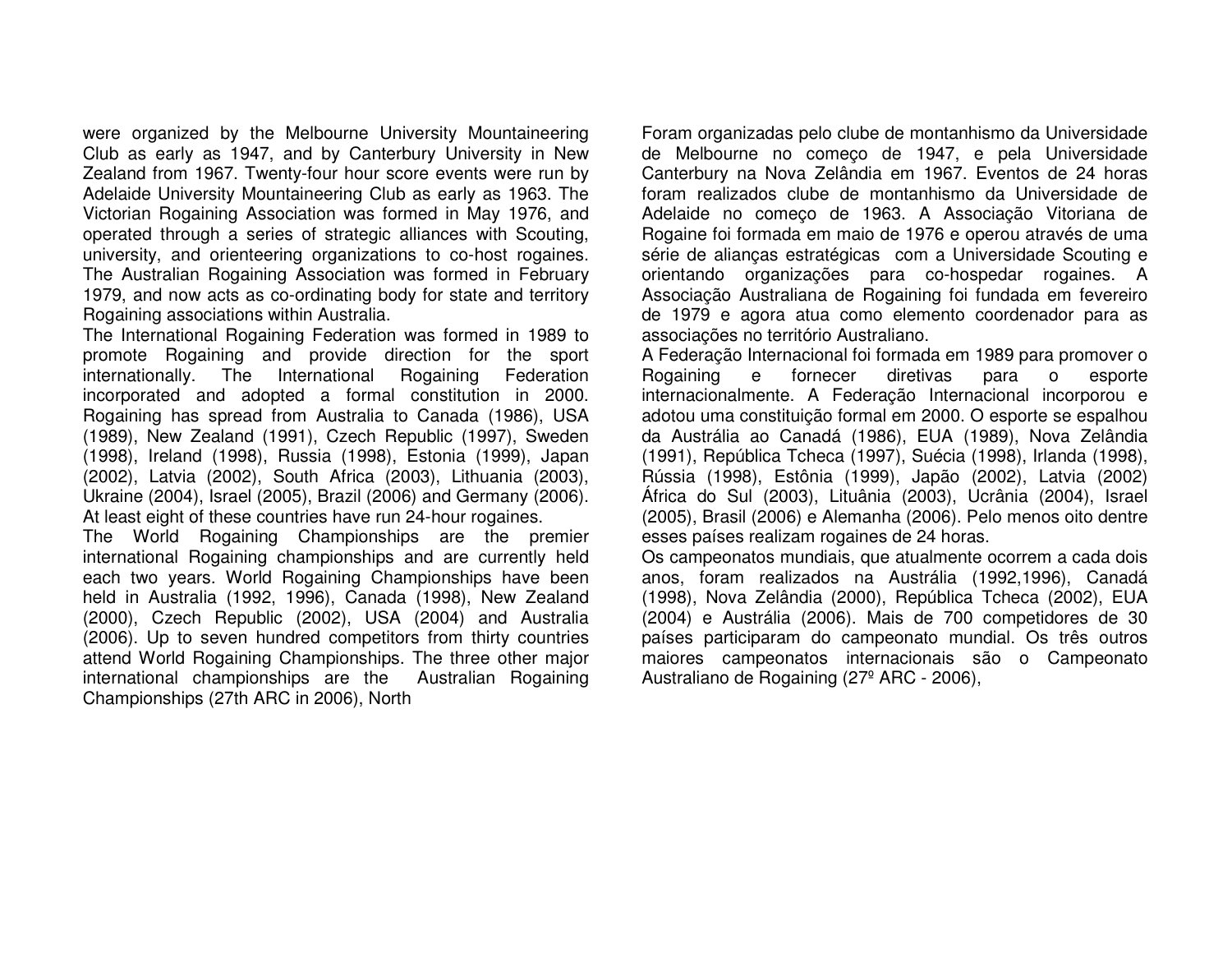American Rogaining Championships (9th NARC in 2006) and European Rogaining Championships (3rd ERC in 2006).

Development of Rogaining can be summarized as a decade to establish rules and protocols based on what worked well, a decade of growth in Australia based around the Australian Rogaining Association, and a decade of growth internationally based around the International Rogaining Federation and including regular World Rogaining Championships. The sport now enters its fourth decade in 2006.

#### The name rogaining

The word Rogaining comes from rogaine, which was coined from the names of the

org aniz ers of a twenty-fo ur hour hik e in 19 76. Rog aining was retained for subsequent events by the Surrey Thomas Rovers. When an association was formed in Victoria, its members adopted Rogaining as the name of their sport of twenty-four hour crosscountry navigation, and the word rogaine for each event. The word has entered English, American and Australian dictionaries, and been translated to several other languages. The Rogaining logo of the mountain in sun and darkness was designed by Sue Grice in 1978 and epitomizes some of the characteristics that set Rogaining apart from most other forms of human physical endeavour. This logo has been adapted by several countries to give a local flavour.

Rogaining aims to support and encourage people to develop respect for and enjoyment of rural and forest environments; and interact positively with local communities. Rogaining is closely related to orienteering and many people enjoy both sports. The k e y fe ature s th at distin g uis h Ro g ainin g are

Campeonato Norte-Americano de Rogaining (9º NARC em 2006) e o Campeonato Europeu de Rogaining (3º ERC em 2006). O desenvolvimento do esporte pode ser sintetizado em três décadas; uma década para estabelecer regras e protocolos baseados naquilo que funcionou bem, uma década de crescimento na Austrália, baseada na Associação de Rogaining Australiana e uma década de crescimento internacional, baseada na Federação Internacional e inclusão de campeonatos internacionais regulares. O esporte iniciou em 2006 sua quarta década.

#### O nome Rogaining

A palavra Rogaining vem de rogaine, que eram os nomes dos organizadores das caminhadas de 24 horas em 1976. Rogaining foi mantido para eventos posteriores por Surrey Thomas Rovers. Quando uma associação foi formada em Vitória, seus associados adotaram Rogaining como o nome para seu esporte de navegação através campo com 24 horas de duração e a palavra rogaine para cada evento do esporte. A palavra foi incluída nos dicionários Ingleses, Americanos e Australianos e foi traduzida para várias outras línguas. O logotipo da montanha com sol e no escuro foi desenhado por Sue Grice em 1978 e representa algumas das características que definem o Rogaining, a despeito da maioria de outras formas de esforço físico humano. Este logotipo foi adaptado por vários países visando evidenciar suas características locais.

O Rogaining visa apoiar e encorajar pessoas a desenvolver o respeito e apreciar ambientes rurais e de floresta, interagindo positivamente com as comunidades locais. Rogaining é estritamente relacionado à orientação e muitas pessoas praticam ambos esportes. As características chave que distinguem Rogaining são: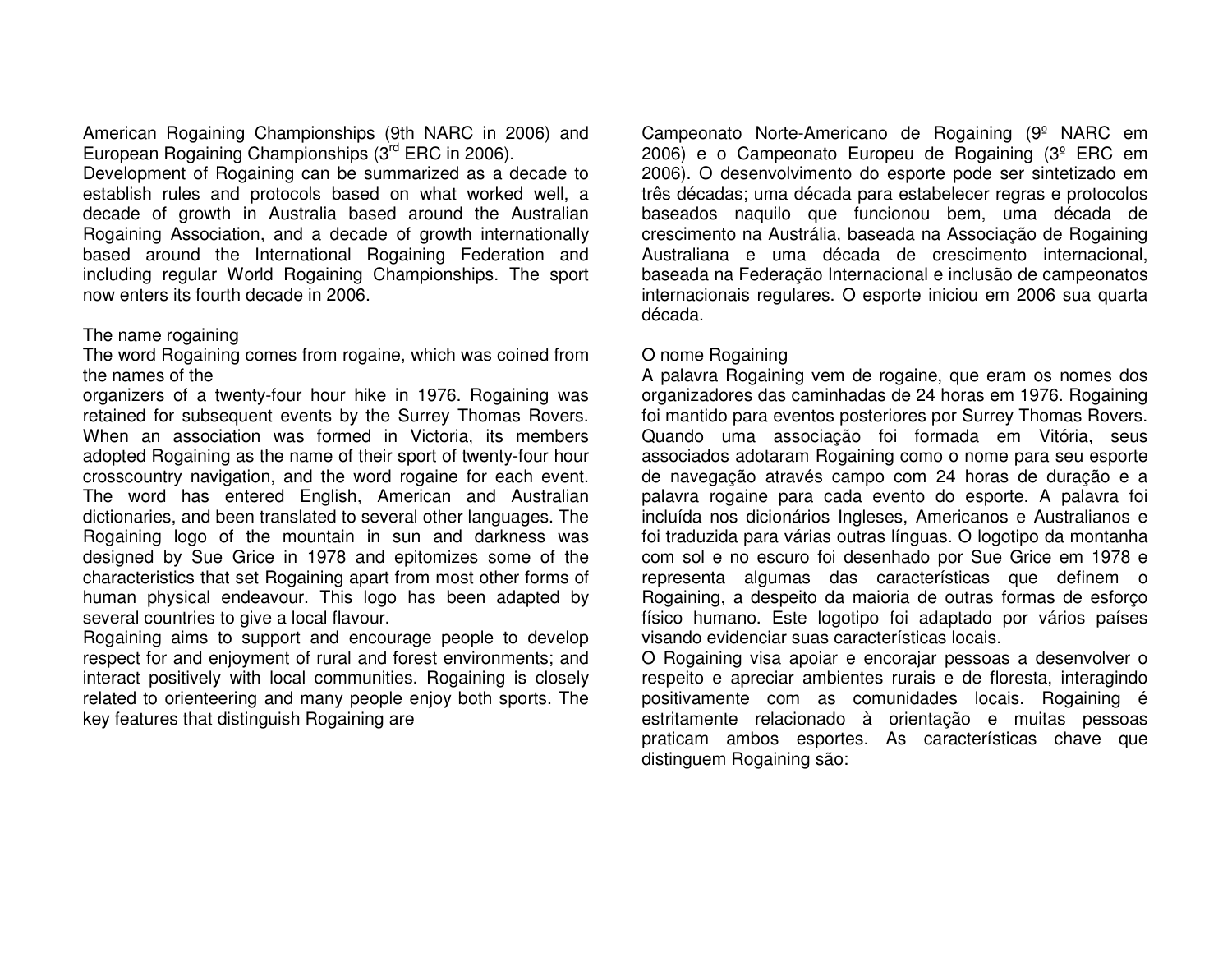- it is a te a m s p ort,

- rogaines are much longer events, usually 6, 8, 12 or 24 hours,

- teams choose their own route as there is no set course, and

- there is a strong emphasis on participation.

Various adventure sports also embody aspects of cross-country navigation as a team.

World Rogaining Championships

As the sport's premier event, the World Rogaining Championship has significant drawing power for international entrants, sponsors, and elite competition. The World Rogaining Championships are for the benefit of everyone in the sport, for elite and non-elite competitors, for organizers, for administrators, and for the public: they also provide a meeting focus for rogainers. Three further international Rogaining championships (A u stralia, N orth A meric a, E uro p e) <sup>a</sup> c hie v e similar o utc o me s to the World Rogaining Championship, but on a regional scale.

Each two years, the IRF awards the World Rogaining Championships to a National association or group, taking into account many criteria including the experience of the organizing group and the benefits of holding the Championships in that country. The World Rogaining Championships remain the championships of the International Rogaining Federation. At present, the World Rogaining Championships are held each two years. Discussions have been held about whether an annual event is warranted.

Award of the World Rogaining Championships should be restricted to groups with a

- é um esporte em equipe,

- rogaines são eventos muito mais longos, normalmente de 6, 8, 12ou24horas,

- as equipes escolhem seu próprio percurso, já que não há um p erc urs o pre via me nte d efinid o; e

- há forte ênfase na participação.

Vários esportes de aventura também possuem aspectos de navegação em equipe, através campo.

Como o evento mais importante do esporte, o Campeonato Mundial de Rogaining tem significativo poder de projeção para iniciantes, patrocinadores e atletas de elite. Os campeonatos internacionais são realizados visando o benefício de todos: para as categorias elite e não-elite, para os organizadores, para os administradores e para o público. Esses eventos também significam uma oportunidade de entre os praticantes. Três outros campeonatos internacionais (Austrália, América do Norte e Europa) alcançaram projeções semelhantes ao Campeonato Mundial, porém numa escala regional.

A cada dois anos, a IRF delega os campeonatos mundiais para uma associação nacional ou grupo, levando em conta muitos critérios, incluindo experiência do grupo organizador e os benefícios de realizar o campeonato naquele país. Os campeonatos mundiais permanecem com a IRF. Atualmente, os campeonatos mundiais são realizados a cada dois anos. Estudos têm sido feitos sobre a viabilidade de um evento anual. .A responsabilidade dos campeonatos mundiais devem ser restritas aos grupos com um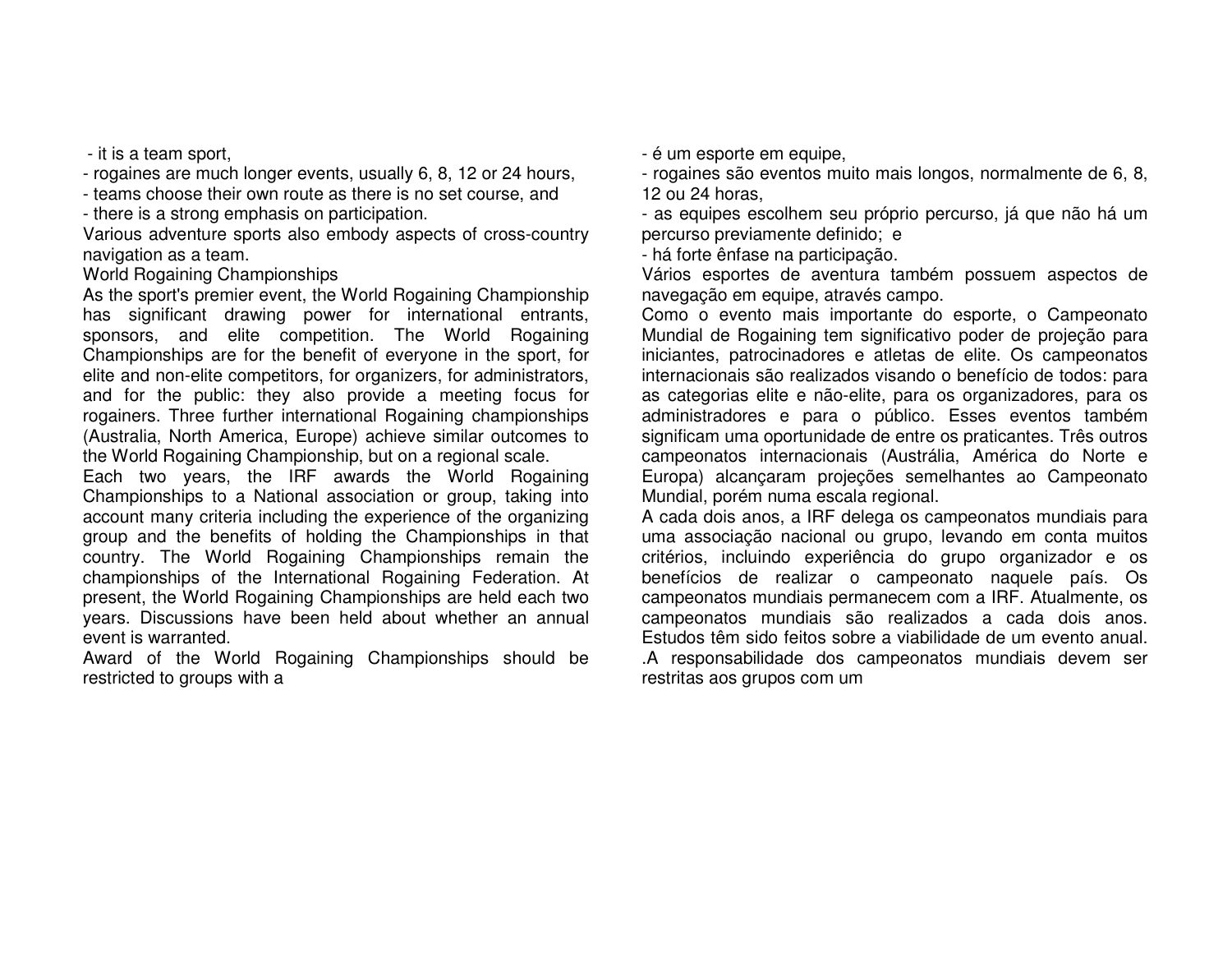track record of organizing major rogaines, who actively want to stage the event and

who can nominate a suitably experienced co-ordinator: if these criteria cannot be met for any particular year, the WRC should not be awarded.

The IRF does not expect extra facilities or activities beyond those normal to

championship rogaines run by the particular host association. However, this does not exclude any WRC organizers from going a little farther. The intent is to bring the staging of the WRC within the grasp of all groups who can demonstrate a history of running a series of successful rogaines and who want to stage the WRC.

The focus of a World Rogaining Championship is on:

- a. Interesting countryside in which to rogaine
- b. Ac c urate, fair <sup>a</sup> ndc hallengin g c ours es
- c. Friendly hashhouseatmosp here
- d. Excellent administration and presentation of events, and also:
- e. Wide cross section of participants,
- f. Elite and other levels of competition.

The first four criteria should be established features of rogaines run previously by a group before it is awarded the WRC. Significant departure from normal rogaines is not advocated for a World Rogaining Championship. The last two criteria (e and f) can be achieved by careful planning of the event date and location, taking into account overseas participants and possible linking to related activities at the time

Registro histórico de organização da maioria dos rogaines; quem ativamente deseja realizar o evento e quem pode nomear um coordenador experiente. Se esses critérios não puderem ser cumpridos para qualquer ano em particular, o WRC não deve acontecer.

O IRF não espera acontecimentos extraordinários ou atividades além do normal nos campeonatos de rogaines realizados por uma associação particular. Entretanto, isso não limita nenhum organizador de um WRC de ir um pouco além. A intenção é fazer com que os WRC sejam realizados efetivamente por grupos que demonstraram um histórico de sucessos na realização de campeonatos e que realmente desejam organizar oWRC.

O foco de um WRC está no(s):

- a. Local atraente para realizar a prova;
- b. Percursos precisos, regulares e desafiadores;
- c. Clima amigável;
- d. Administração e apresentação dos eventos com excelência e também:
- e. Variada gama de competidores;
- f. Competição para vários níveis de participantes, incluindo elite

Os primeiros quatro critérios devem ser definidos previamente por um grupo antes da realização do campeonato.Alterações significativas de um rogaine normal não é aconselhável para um WRC. Os dois últimos critérios (e e f) podem ser alcançados pelo cuidadoso planejamento da data do evento e a sua localização, levando em consideração a participação de competidores de países distantes e o possível enquadramento com as atividades paralelas por ocasião do WRC.